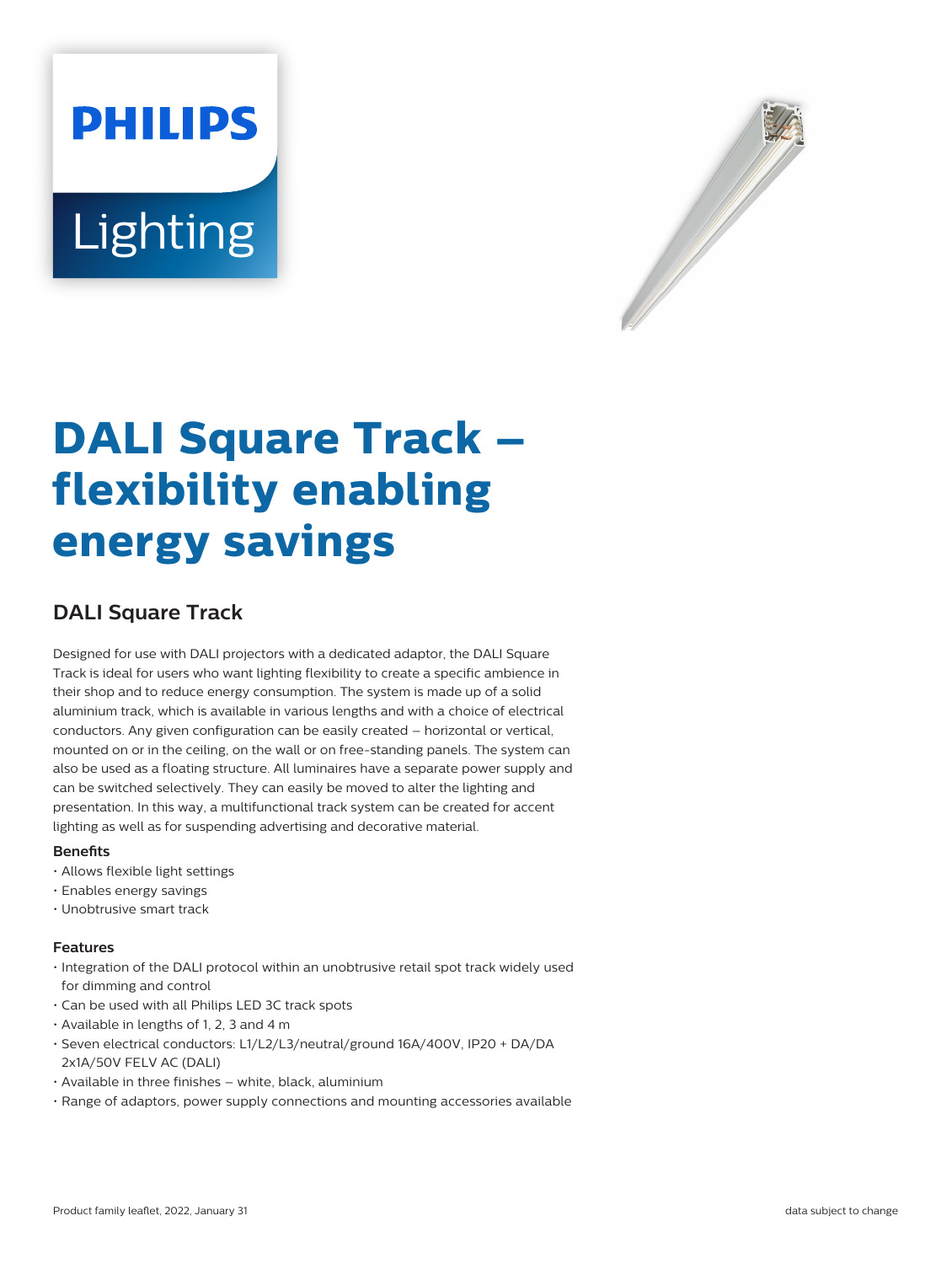# **DALI Square Track**

## **Application**

- Accent lighting in retail outlets, shopping malls, museums
- All indoor architectural lighting applications

# **Versions**



## **Dimensional drawing**



RBS750 5C6 L1000 BK (XTSCF6100-2)

# **Product details**